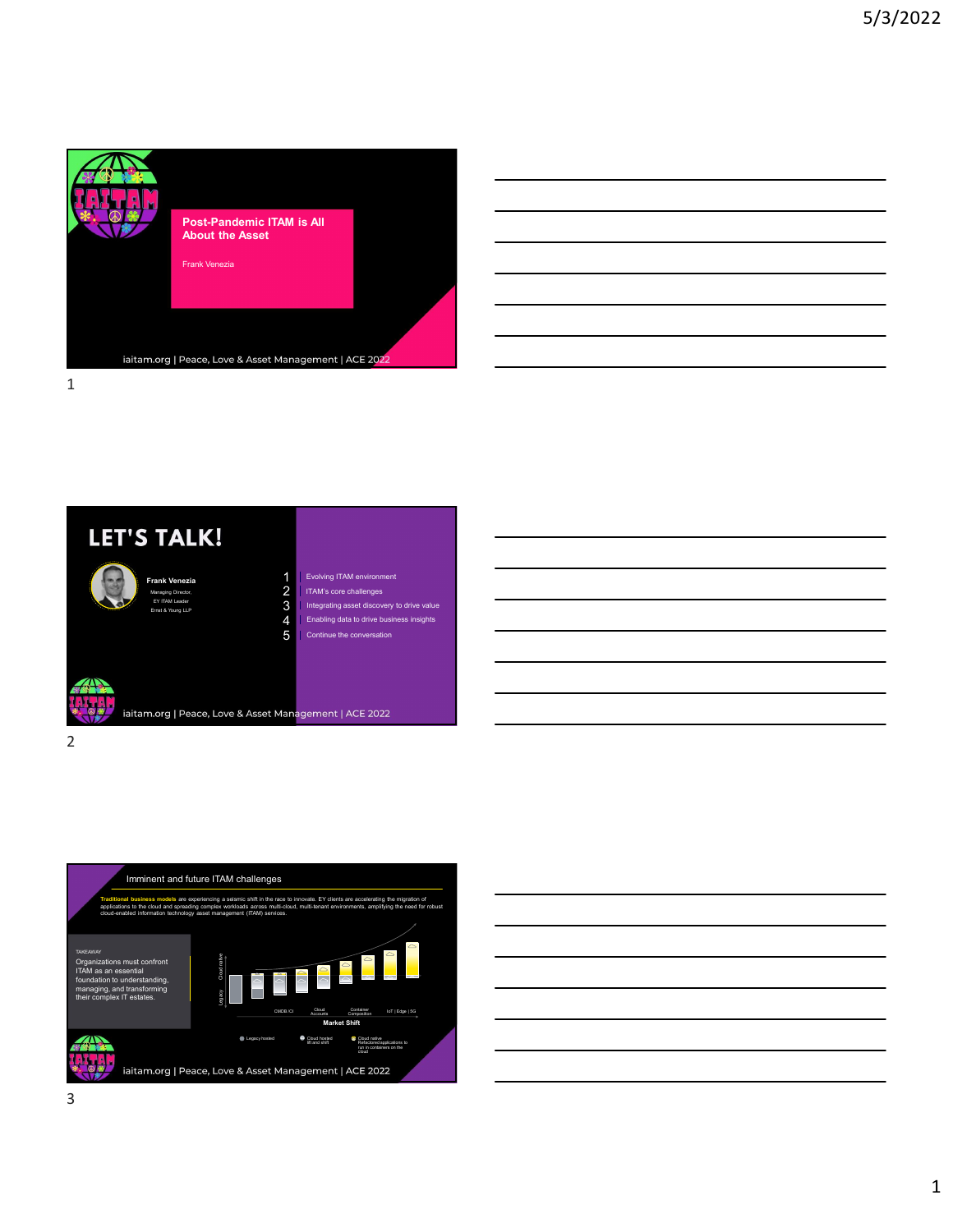









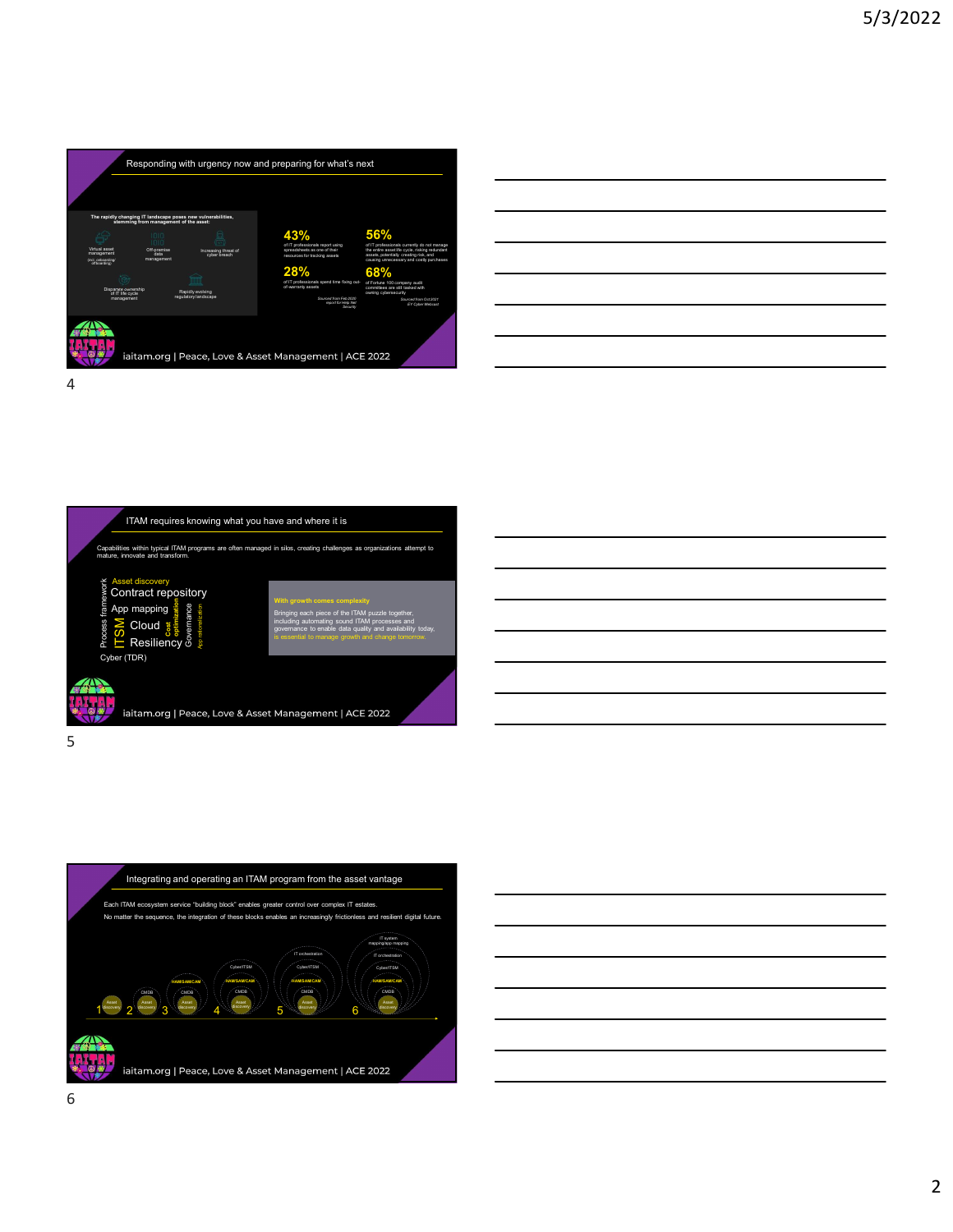

| Long-term value                                       |  |  |
|-------------------------------------------------------|--|--|
| sset control and IT service <sup> </sup><br>«cellence |  |  |
|                                                       |  |  |
| m                                                     |  |  |
|                                                       |  |  |
|                                                       |  |  |
|                                                       |  |  |
|                                                       |  |  |
|                                                       |  |  |
|                                                       |  |  |
|                                                       |  |  |
|                                                       |  |  |

| Software | Desktop<br>Devices                                                                  | iaitam.org   Peace, Love & Asset Management   ACE 2022                                        |                                                                                      |  |  |
|----------|-------------------------------------------------------------------------------------|-----------------------------------------------------------------------------------------------|--------------------------------------------------------------------------------------|--|--|
| 7        |                                                                                     |                                                                                               |                                                                                      |  |  |
|          |                                                                                     |                                                                                               |                                                                                      |  |  |
|          |                                                                                     |                                                                                               |                                                                                      |  |  |
|          |                                                                                     |                                                                                               |                                                                                      |  |  |
|          |                                                                                     |                                                                                               |                                                                                      |  |  |
|          |                                                                                     |                                                                                               |                                                                                      |  |  |
|          |                                                                                     |                                                                                               |                                                                                      |  |  |
|          |                                                                                     | Drive business outcomes from greater visibility                                               |                                                                                      |  |  |
|          | Software compliance                                                                 | Regulatory alignment                                                                          | Vendor relationships                                                                 |  |  |
|          | Gain control on your<br>compliance position and                                     | Manage regulatory<br>mandates proactively through                                             | Furnish near-real-time data-<br>driven insights to enhance                           |  |  |
|          | strategically manage cloud<br>assets by proactively                                 | a complete view into the<br>organizational software estate                                    | your vendor relationships                                                            |  |  |
|          | managing software<br>entitlements and deployments<br>and generating compliance      |                                                                                               |                                                                                      |  |  |
|          | visibility<br>Prepare for mergers,<br>acquisitions and dispositions                 | Hardened cybersecurity<br>posture                                                             | Realize improved ROI                                                                 |  |  |
|          | Prior to your organization's                                                        | Aligned with the NIST                                                                         | Manage the estate portfolio to                                                       |  |  |
|          | transactions, perform due<br>diligence on what your<br>counterpart has, where it is | framework, counter breaches<br>with repeatable, continuous<br>visibility of risk exposures at | a constant optimized level,<br>balancing needs vs.<br>deployments to right-size your |  |  |
|          | and what is on it to identify<br>proactive cost optimization                        | the asset level                                                                               | operating expenses (opex)                                                            |  |  |
|          |                                                                                     |                                                                                               |                                                                                      |  |  |
|          | and risk management                                                                 |                                                                                               |                                                                                      |  |  |
|          |                                                                                     | iaitam.org   Peace, Love & Asset Management   ACE 2022                                        |                                                                                      |  |  |
| 8        |                                                                                     |                                                                                               |                                                                                      |  |  |

| <u> 1989 - Andrea Santa Alemania, amerikana amerikana amerikana amerikana amerikana amerikana amerikana amerikan</u>  |  |  |
|-----------------------------------------------------------------------------------------------------------------------|--|--|
| <u> 1989 - Jan Samuel Barbara, margaret e seu a component de la propia de la propia de la propia de la propia de</u>  |  |  |
| <u> 1989 - Andrea Andrew Maria (h. 1989).</u>                                                                         |  |  |
|                                                                                                                       |  |  |
| <u> 1989 - Jan Samuel Barbara, margaret e a seu a componente de la componentación de la componentación de la comp</u> |  |  |
| <u> 1989 - Johann Barn, amerikansk politiker (d. 1989)</u>                                                            |  |  |
| <u> 1989 - Andrea Andrew Maria (h. 1989).</u>                                                                         |  |  |
|                                                                                                                       |  |  |